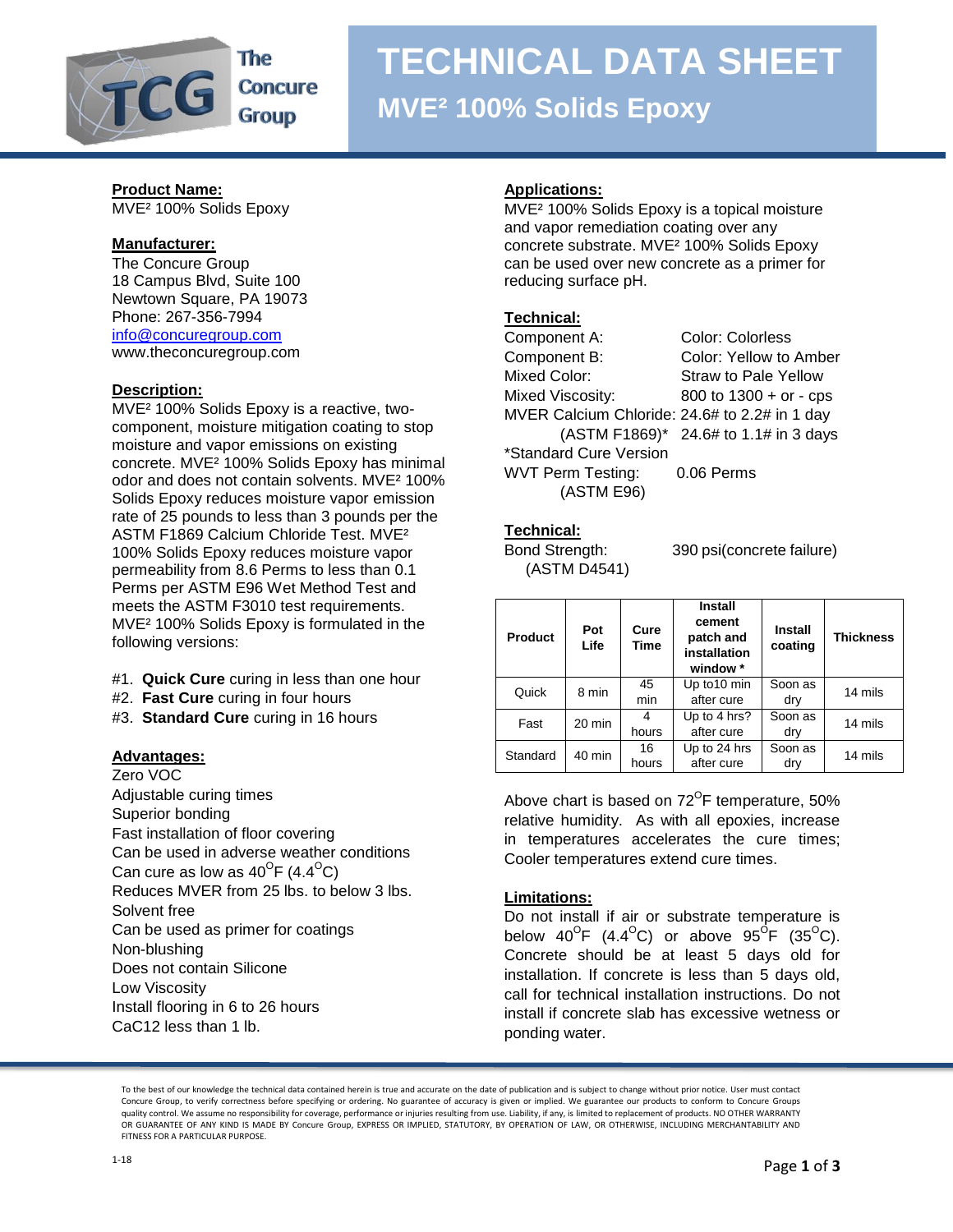

# **TECHNICAL DATA SHEET MVE² 100% Solids Epoxy**

Shelf Life: 6 Months

Storage: Store between  $40^{\circ}$ F and  $80^{\circ}$ F (5 $^{\circ}$ C and  $25^{\circ}$ C) to prevent clouding and crystallization. Do not allow to freeze.

#### **Packaging:**

Quick cure: 1-gallon unit Fast cure: 1 and 2.5-gallon units Standard: 2-1/2 gallon and 5-gallon units All units are prepackaged for convenient installation.

#### **Preparation:**

Concrete must be shot blasted or grinded to eliminate any curing agents, coatings, adhesives or surface contamination. Concrete surface must be prepared to reflect a profile of ICRI CSP 3 - 5. Once surface prep is completed, surface must be vacuum cleaned to remove all dust.

#### **Cracks and Joints:**

All cracks, joints and saw cuts should be opened with a crack chaser and vacuum cleaned. Patch with MVE² Water Based Epoxy System.

#### **Expansion Joints:**

See architect or general contractor for design and instruction.

#### **Installation Thickness:**

MVE² 100% Solids Epoxy System is a coating that should be installed at 14 mils minimum thickness, approximately 110 square feet per gallon. This can be accomplished in one 14 mil application or two applications of 7 mils each. If you need more than 48 hours to apply a cementitious topping, use the 2 - application method and apply sand to the second application.

#### **Mixing & Application:**

NOTE: For best application properties, units should be acclimated between 60<sup>o</sup>F and 70<sup>o</sup>F  $(15^{\circ}$ C and  $20^{\circ}$ C) if possible. Mix **Part A** to **Part**  **B** together for 3 minutes at 400 rpm. Prevent any action that entraps air while mixing. Ensure materials at the bottom and sides of the mixing container are agitated. Pour MVE² 100% Solids Epoxy System mix onto the concrete floor. Use a squeegee to slowly spread epoxy at a rate of 110 sq. ft. per gallon. Back roll with a 3/8" nap roller and evenly distribute the material to release air. Let cure to touch. Material should be clear when dry.

#### **If floor covering is your final finish:**

If patching or leveling is required prior to flooring covering installation, a Styrene Acrylic Primer should be used within the specified installation window prior to applying a self-leveling, skim coat or feather-type compound. Patching and leveling can begin when MVE² 100% Solids Epoxy System turns clear and slightly tacky without transfer. Cure times vary. A test area is always recommended with the primer and underlayment prior to installation.

Observe Dew Point when installing coatings or floor covering. Do not install flooring or coatings if the surface of MVE² 100% Solids Epoxy System is wet.

You must be within the window for application of cement based patching and leveling materials.

**For Quick cure system**: Window for installation of patching compounds is 10 minutes after epoxy cures.

**For Fast cure system**: Window for installation of patching compound is 60 minutes (TABLE STATES 4 HOURS) after epoxy cures.

**For Standard system**: Window for installation of patching compound is 24 hours after epoxy cures.

To the best of our knowledge the technical data contained herein is true and accurate on the date of publication and is subject to change without prior notice. User must contact Concure Group, to verify correctness before specifying or ordering. No guarantee of accuracy is given or implied. We guarantee our products to conform to Concure Groups quality control. We assume no responsibility for coverage, performance or injuries resulting from use. Liability, if any, is limited to replacement of products. NO OTHER WARRANTY OR GUARANTEE OF ANY KIND IS MADE BY Concure Group, EXPRESS OR IMPLIED, STATUTORY, BY OPERATION OF LAW, OR OTHERWISE, INCLUDING MERCHANTABILITY AND FITNESS FOR A PARTICULAR PURPOSE.